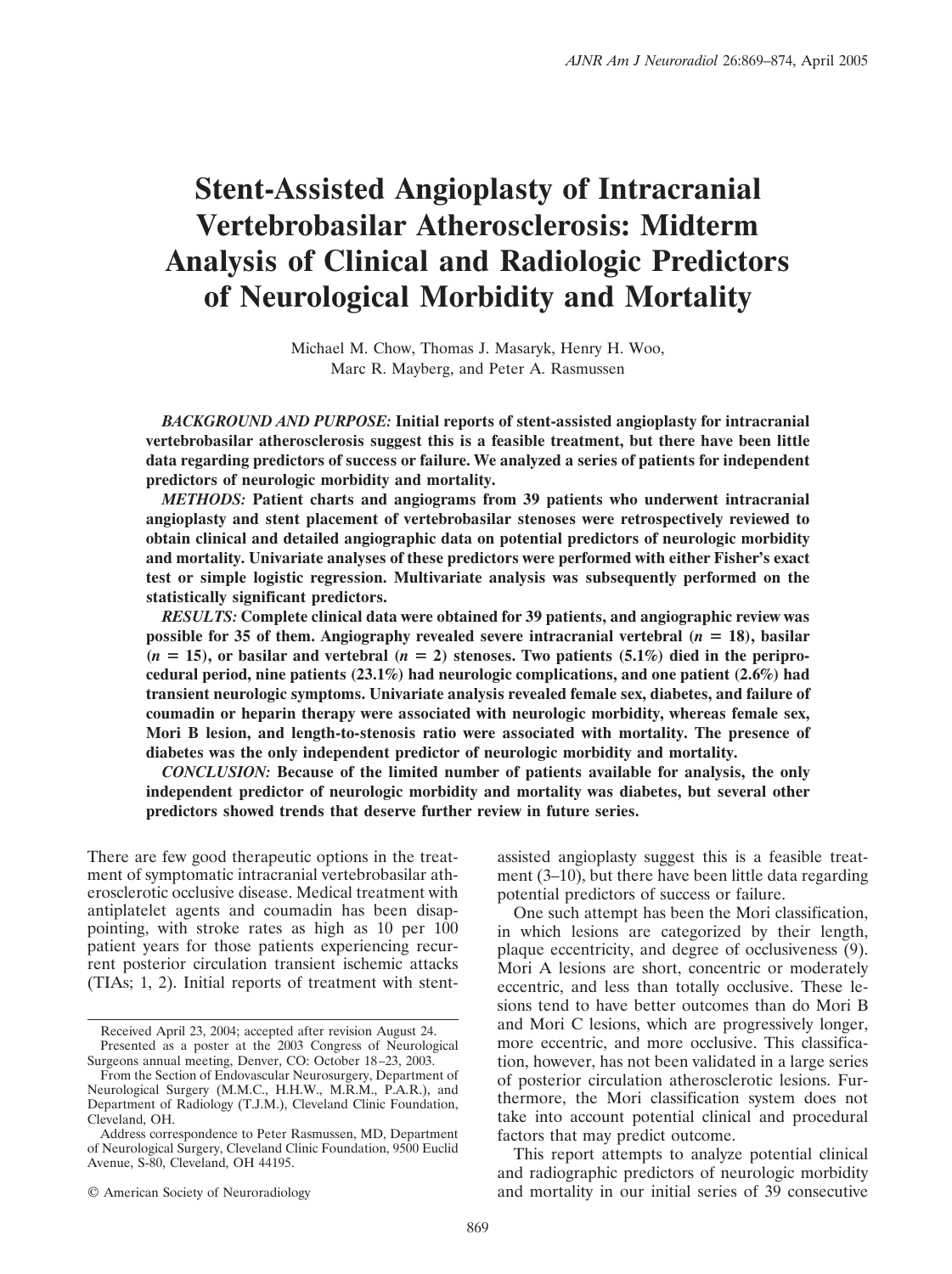patients treated with stent-assisted angioplasty for medically refractory intracranial posterior circulation TIAs secondary to atherosclerotic disease.

## **Methods**

Prospective gathering of data into a database was performed from March 1999 to December 2002 for all patients undergoing intracranial angioplasty and stent placement for vertebrobasilar atherosclerotic disease at the Cleveland Clinic. All patients had failed a trial of conservative medical treatment, including antiplatelet agents or coumadin or heparin.

All patients were treated under general anesthesia to minimize their motion and maximize their safety. Aspirin and clopidogrel were administered for at least 3 days before the procedure. Patients receiving coumadin continued on this regimen. Previously, this treatment was converted to heparin before the procedure, but now patients are treated under full coumadinization. For patients not receiving coumadin before the procedure, heparin was administered during the procedure and the activated clotting time (ACT) was adjusted to between 250 and 350 seconds. An abciximab infusion was not routinely given. Stents used during the last half of this series were either the Tetra (Guidant, Indianapolis, IN) or Velocity (Cordis, Miami, FL). Only one patient required predilation with an angioplasty balloon; all others were primarily stented without predilation or postdilation. The sheath was removed immediately after the procedure, and the arteriotomy was closed with the Perclose device (Abbott Labs, Chicago, IL) or Angioseal (St. Jude Medical, St. Paul, MN). The heparin was not reversed, and clopidogrel and aspirin were continued on hospital discharge. Clopidogrel was maintained for 6 weeks, and aspirin was continued indefinitely. Patients taking coumadin discontinued it.

Clinical follow-up was performed by the neurointerventionalists (T.J.M., H.H.W., P.A.R.) involved in each procedure at 1, 3, 6, and 12 months and yearly thereafter. Analysis of clinical data and angiographic review was retrospective in nature. The following clinical and demographic data were obtained: age, sex, race, presence of comorbidities, failure of antiplatelet therapy, date of procedure (first half of series versus latter half), operator, and preoperative transcranial Doppler velocity. On review of pretreatment and post-treatment angiograms, angiographic data were obtained for degree and length of stenosis (pre- and postprocedural), concentric versus eccentric lesion, presence of ulceration, Mori classification, existence of tandem lesions, presence of contralateral vertebral occlusion, and presence of collateral circulation (posterior communicating arteries, hypoplastic or aplastic P1 segments, pial collaterals). All measurements were taken with the aid of a magnifying loupe with 0.1-mm gradations. Finally, treatment factors such as type of stent deployed, use of platelet receptor IIb–IIIa inhibitors (e.g., abciximab), and any complications encountered, neurologic or otherwise, were recorded.

The three outcome measures selected were 1) mortality secondary to neurologic causes; 2) combined permanent neurologic morbidity and mortality; and 3) all neurologic morbidity and mortality. To distinguish between the latter two outcome measures, permanent neurologic morbidity was defined to include a permanent neurologic complication (including death) directly related to the intervention, whereas "all neurologic morbidity" included not only the permanent neurologic complications, but also transient neurologic complications, asymptomatic vessel dissections, and mortality from neurologic causes. Permanent complications were defined as complications lasting 30 days from the day of the procedure.

#### *Statistical Analysis*

Statistical analyses consisted of a univariate screen of all potential demographic, clinical, angiographic, and treatment-

procedural variables. Because of the binary nature of the outcome variables and the small numbers available for analysis, Fisher's exact test was used for the binary predictor variables and logistic regression was used for the predictors of a continuous nature. Any significant predictors uncovered in the univariate screen were subjected to a multivariate logistic regression analysis in an attempt to control for confounding. A potential predictor was deemed statistically significant in the univariate screen if  $P < 0.10$ . In the multivariate analysis, however, statistical significance was set at a more stringent  $P < .05$ . Statistical analysis was performed by the lead author (M.M.C).

#### **Results**

Complete clinical data were obtained for all 39 patients, whereas detailed angiographic review was possible for 35 (89.7%) of the 39 patients. Mean clinical follow-up was 13 months (median, 9 months). Angiography revealed severe intracranial vertebral  $(n = 15)$ , basilar  $(n = 18)$ , or combined basilar and vertebral  $(n = 2)$  stenoses. The detailed reviews for the other four patients, for whom angiograms were not available, included two basilar and two vertebral lesions. From the available angiograms, the mean preprocedural stenosis of the treated lesion(s) was  $75\%$  (range, 42–98%). The mean postprocedural residual stenosis was  $18\%$  (range,  $0-86\%$ ).

Thirty-eight of the 39 patients were successfully revascularized, the lone failure being a patient with a lengthy 85% (Mori C) stenosis of the basilar artery who sustained a distal vertebral dissection extending into the basilar artery leading to brain stem infarction and death. One other patient died in the periprocedural period after developing a catastrophic subarachnoid hemorrhage subsequent to treatment with abciximab for a procedure complicated by proximal vertebral occlusion before successful deployment and revascularization with a stent. The mortality rate in this series was  $2/39$  (5.1%).

Permanent neurologic morbidity was experienced by 9/39 (23.1%) of our patient population, with three patients sustaining pontine infarcts, two with thalamic infarcts, one posterior inferior cerebellar artery infarct, one high cervical incomplete cord infarct, one medullary infarct, and one hemorrhagic conversion of an old hemispheric infarct. One patient developed transient encephalopathy (2.6%). In addition, two patients experienced an asymptomatic vertebral artery dissection, and one patient was asymptomatic from occlusion of an anterior inferior cerebellar artery.

## *Clinical Predictors*

Results of the statistical analysis are shown in Tables 1–3. The only statistically significant predictor of neurologic mortality on univariate analysis was female sex ( $P = .0283$ ). Two of the five female patients in the series died, accounting for both fatalities in the entire series. Statistical significance for female sex was also seen with the other two outcome measures. Increased permanent neurologic complications or death occurred in female patients, with 57% experiencing this outcome compared with only 22% of the male patients  $(P = .0825)$ . Similarly, when consider-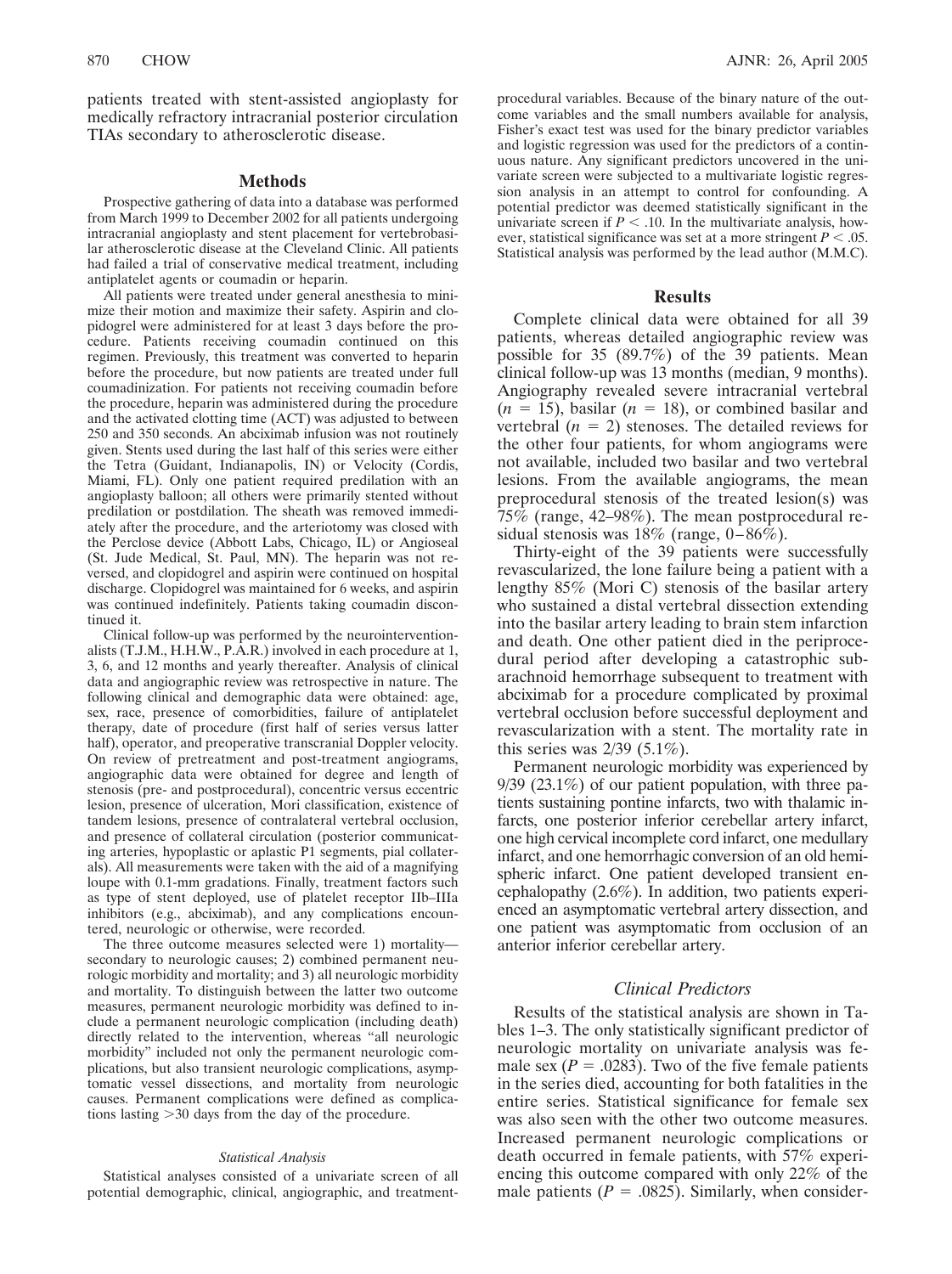## **TABLE 1: Clinical predictors (***P* **values) of neurologic morbidity and mortality**

| Clinical Predictor            | All<br>Neurocomplications | Permanent<br>Neurocomplications | Neuromortality |
|-------------------------------|---------------------------|---------------------------------|----------------|
| Age                           | 0.4014                    | 0.7392                          | 0.2549         |
| Sex                           | 0.0846                    | 0.0825                          | 0.0283         |
| Race:                         |                           |                                 |                |
| White                         | 1.0000                    | 1.0000                          | 1.0000         |
| <b>Black</b>                  | 1.0000                    | 0.6548                          | 1.0000         |
| Failed antiplatelet           | 0.4499                    | 1.0000                          | 1.0000         |
| Failed coumadin $\pm$ heparin | 0.1312                    | 0.0685                          | 0.1417         |
| Comorbidity history:          |                           |                                 |                |
| Cardiac                       | 0.3172                    | 1.0000                          | 0.5142         |
| Hypertension                  | 0.7110                    | 0.6927                          | 0.4130         |
| Diabetes                      | 0.0378                    | 0.0604                          | 0.5277         |
| Smoking                       | 0.5470                    | 0.1866                          | 1.0000         |
| Lipids                        | 0.8759                    | 0.4770                          | 0.5142         |
| <b>CRF</b>                    | 1.0000                    | 1.0000                          | 1.0000         |
| <b>PVD</b>                    | 0.7110                    | 0.6927                          | 1.0000         |
| Other                         | 1.0000                    | 1.0000                          | 0.1498         |
| $>3$ factors                  | 0.0931                    | 0.4770                          | 0.5142         |
| Preprocedural U/S velocity    | 0.9746                    | 0.6557                          | 0.3544         |
| Postprocedural U/S velocity   | 0.7409                    | 0.8019                          | 0.8061         |

Note: Boldface indicates statistical significance.  $(P < 10)$ .

## **TABLE 2: Procedural predictors (***P* **values) of neurologic morbidity and mortality**

| <b>Procedural Predictors</b>       | All<br>Neurocomplications | Permanent<br>Neurocomplications | Neurologic<br>Mortality |
|------------------------------------|---------------------------|---------------------------------|-------------------------|
| Initial vs. later experience       | 0.6485                    | 0.6481                          | 1.0000                  |
| Primary Interventionalist:         |                           |                                 |                         |
| TM                                 | 0.2677                    | 0.4355                          | 0.5277                  |
| JP                                 | 0.4401                    | 1.0000                          | 1.0000                  |
| <b>JB</b>                          | 0.3846                    | 0.2821                          | 0.0513                  |
| <b>PR</b>                          | 0.6857                    | 0.6486                          | 1.0000                  |
| Type of stent (velocity vs. other) | 0.8394                    | 0.7983                          | 0.4872                  |
| Use of abciximab                   | 0.2591                    | 0.6985                          | 1.0000                  |

Note: Boldface indicates statistical significance.  $(P < 10)$ .

## **TABLE 3: Angiographic predictors (***P* **values) of neurologic morbidity and mortality**

| Angiographic Predictors                          | All<br>Neurocomplications | Permanent<br>Neurocomplications | Neurologic<br>Mortality |
|--------------------------------------------------|---------------------------|---------------------------------|-------------------------|
| Basilar lesion                                   | 0.2651                    | 0.1552                          | 1.0000                  |
| Maximum stenosis:                                |                           |                                 |                         |
| Percentage                                       | 0.3186                    | 0.4652                          | 0.7075                  |
| $L/S$ ratio                                      | 0.5460                    | 0.2441                          | 0.0518                  |
| Residual                                         | 0.1386                    | 0.2459                          | 0.1144                  |
| Concentric                                       | 0.4551                    | 1.0000                          | 1.0000                  |
| Mori A                                           | 0.7267                    | 0.4110                          | 0.1477                  |
| Mori B                                           | 1.0000                    | 1.0000                          | 0.0530                  |
| Mori C                                           | 0.6285                    | 0.1167                          | 1.0000                  |
| Tandem or bilateral vertebral<br>artery lesions: |                           |                                 |                         |
| Presence                                         | 0.9658                    | 0.7139                          | 0.5294                  |
| Both treated                                     | 1.0000                    | 1.0000                          | 1.0000                  |
| $> 50\%$                                         | 0.8002                    | 1.0000                          | 0.5134                  |
| PICA distal to lesion                            | 0.3201                    | 1.0000                          | 1.0000                  |
| AICA distal to lesion                            | 0.6372                    | 0.6305                          | 0.4444                  |
| Presence of collaterals                          | 0.9808                    | 0.4328                          | 1.0000                  |
| Ulceration                                       | 1.0000                    | 0.6493                          | 0.3176                  |

Note: Boldface indicates statistical significance.  $(P < 10)$ .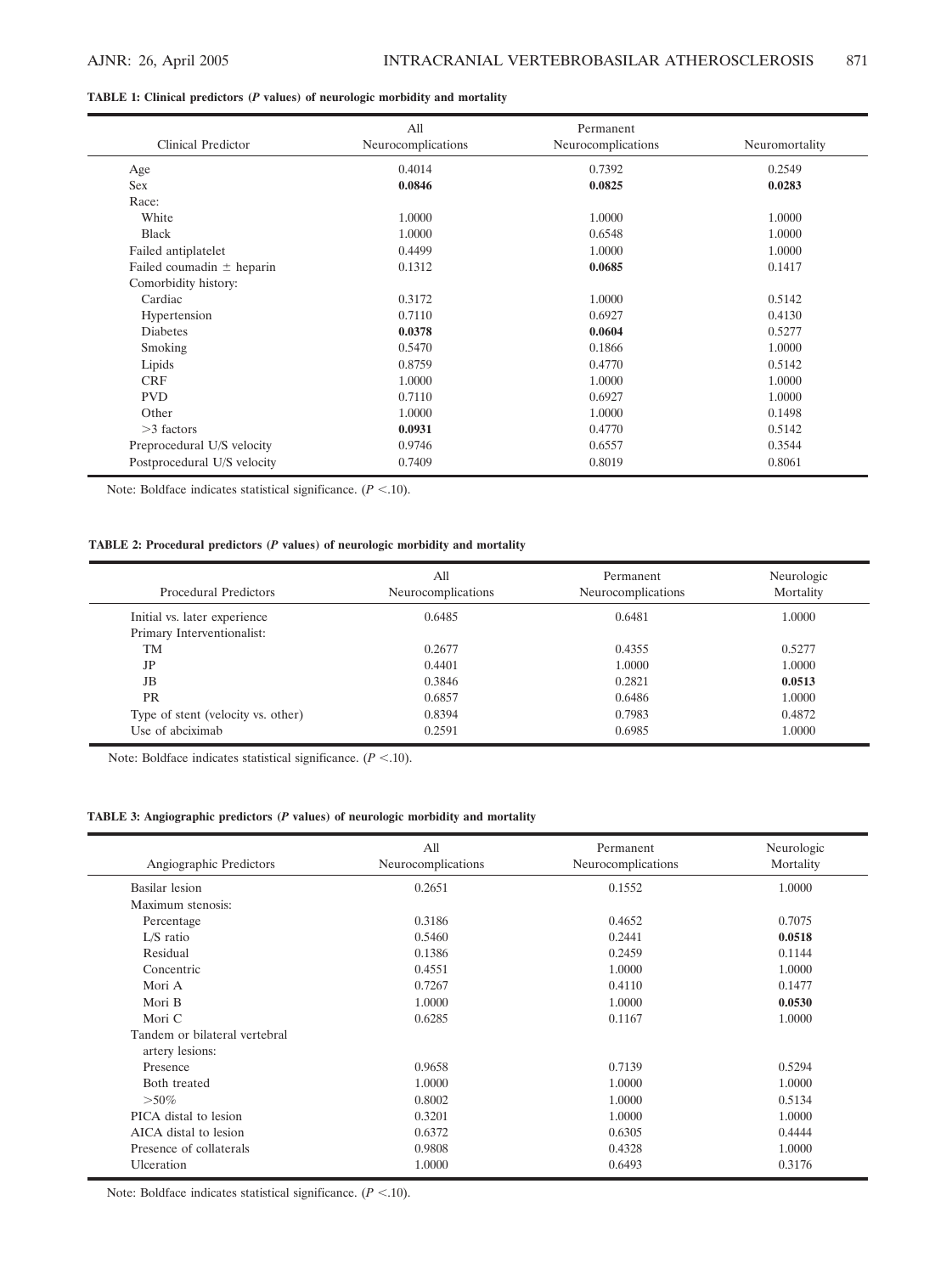ing all neurologic complications, 71.4% of female patients experienced a neurologic complication compared with 31.2% of male patients  $(P = .0846)$ .

Statistical significance on univariate analysis was achieved by diabetes, which was negatively associated with two outcome measures, all neurologic complications  $(P = .0378)$  and permanent neurologic morbidity and mortality  $(P = .0604)$ . It was surprising that the presence of diabetes appeared protective, because only 2/15 (13.3%) diabetic patients developed permanent or transient neurologic complications compared with 13/25 (52%) nondiabetics. Similarly 1/15 (6.7%) patients with diabetes versus 10/25 (40%) without diabetes developed permanent neurologic complications or death.

Another clinical predictor that achieved statistical significance on univariate analysis was the presence of three or more comorbidities in association with all neurologic complications ( $P = .0931$ ). Once again, a protective effect was seen in that those patients with three or more comorbidities developed fewer neurologic complications (3/15 or 20%) than did healthier patients (12/24 or 50%). This trend was not reflected in the relationship between this predictor and the two other outcome measures, neurologic mortality and permanent neurologic complications.

The failure of coumadin or heparin therapy before intervention was another clinical predictor that was statistically significant on univariate analysis. Oddly enough, patients who had failed coumadin or heparin before treatment were less likely to experience a permanent neurologic complication or death. Poor outcomes occurred in 4/24 (16.7%) patients who had failed coumadin or heparin compared with 7/15 (46.7%) patients who had not failed anticoagulation therapy.

It is noteworthy that neither age, race, failure of antiplatelet agents, smoking, nor pre- and postprocedural transcranial sonography velocity was associated with any of our three outcome measures.

## *Procedural Predictors*

There did not appear to be any temporal association with neurologic morbidity or mortality. Patients in the latter half of the series were just as likely to experience complications as patients in the initial half of our experience. The type of stent and the use of abciximab did not influence outcome either.

## *Angiographic Predictors*

Considering the angiographic predictors, the ratio of length to stenosis (L/S ratio) and the presence of a Mori B lesion (5–10 mm in length, extremely eccentric and moderately angulated, or chronic and totally occlusive for -3 months) were statistically significant predictors of neurologic mortality on univariate analysis. Increased mortality was associated with lesions that had high L/S ratio  $(P = .0518)$ . In other words, lesions that were longer and narrower tended to have a higher mortality rate.

Not surprisingly, Mori B lesions were also signifi-

cantly associated with mortality  $(P = .0530)$ . Two of the eight patients with Mori B lesions died, accounting for both deaths in this series. Similarly, Mori C lesions were associated with increased permanent neurologic complications or death, although this did not reach statistical significance ( $P = .1167$ ). Three  $(60\%)$  of the five patients with Mori C lesions suffered permanent neurologic complications or death compared with 7/28 (25%) of patients who did not have a Mori C lesion.

An interesting trend that did not reach statistical significance was the association between permanent neurologic complications and basilar lesions (*P* .1552). It is not surprising that increased residual stenosis also appeared to be associated with an increased incidence of all neurologic complications and mortality. That tandem lesions, more severe stenoses, ulceration, and the absence of collaterals did not predict the development of a neurologic complication or death is noteworthy.

## *Multivariate Analysis*

Three models were created on the basis of each outcome measure and their statistically significant clinical and angiographic predictors as determined by univariate analysis ( $P < .10$ ). Considering the neurologic mortality model, female sex, L/S ratio, and presence of a Mori B lesion were entered into this model, and none of these potential predictors achieved statistical significance (at the  $P < .05$  level). Similarly, female sex, failure of coumadin treatment with or without heparin, and diabetes were not independently significant predictors of permanent neurologic complications (including death).

When one considers all neurologic complications (including death), however, the presence of diabetes was found to be the only independent predictor of this outcome. Female sex and the presence of three or more comorbidities were not independent predictors of all neurologic complications, despite being significant on univariate analysis.

## **Discussion**

Ischemic disease of the intracranial posterior circulation is a formidable problem with an abysmal natural history. In fact, some studies have estimated the stroke rate at about 7–10/100 patient years while on medical treatment (1, 2). Furthermore, patients who continue to experience symptoms despite maximal medical treatment have a 45% per year risk of recurrent stroke or death (11). In some cases, an extracranial-intracranial bypass is possible, but these procedures are associated with significant mortality  $(3-21\%)$  and morbidity  $(13-55\%)$  and have not been conclusively demonstrated to reduce stroke risk (12, 13).

There have been a number of relatively small series describing balloon angioplasty and stent placement for intracranial vertebrobasilar atherosclerosis (3–10). This newer procedure is still associated with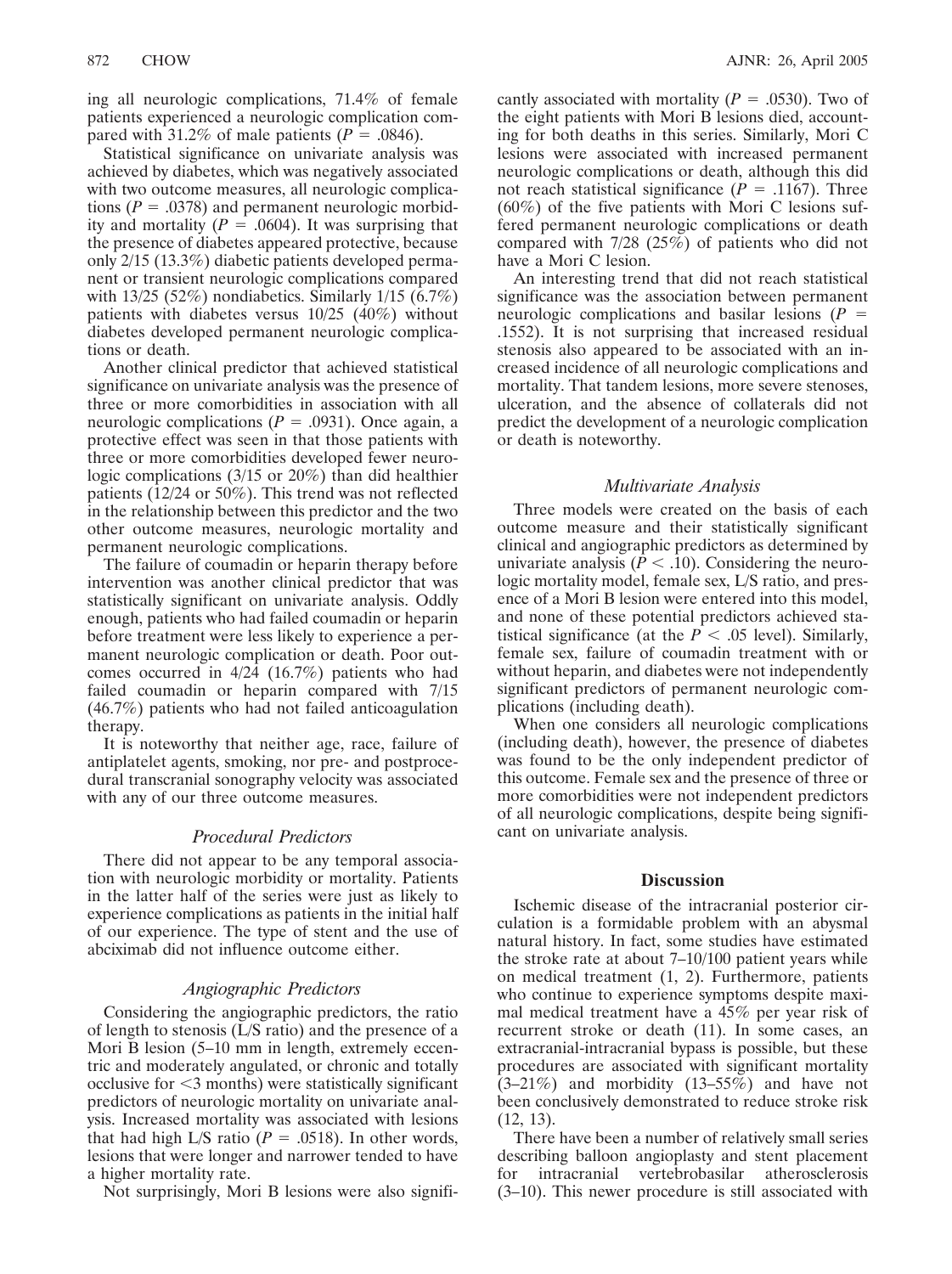considerable morbidity  $(0-25\%)$  and mortality  $(0-$ 36.4%) but appears promising in properly selected patients. In comparison to prior reports, our mortality rate was 5.1% (2/39), and our permanent neurologic morbidity rate was 23.2% (9/39).

Part of the problem with determining an individual patient's risk is that no single institution has an extensive experience with performing the procedure for this indication. The largest series published to date numbers only 16 patients (5). Therefore, we analyzed our series of 39 patients in an effort to determine the clinical, procedural, and angiographic risk factors for neurologic complications or morbidity. Despite having the largest published series to date, many potential predictors did not achieve statistical significance on univariate and subsequent multivariate analysis.

On multivariate analysis, only diabetes was found to be a statistically significant and independent predictor of all neurologic complications. This relationship was actually somewhat surprising, because diabetic patients were *less* prone to developing neurologic complications when one might expect the converse to be true. We are not sure how to explain this phenomenon and believe that larger studies are required before any conclusions can be made about the relevance of this factor.

Nevertheless, univariate analysis demonstrated certain predictive factors related to procedural risk. Among the clinical predictors examined, female sex was the only statistically significant predictor of neurologic mortality. One might postulate that, theoretically, the typically smaller blood vessels in women might make it more technically challenging to perform this intervention without complications. Because only two patients died and both were female, however, it is more likely that the small sample size contributed to this finding rather than the existence of a true association. Regardless, it would be worth reassessing the importance of this factor in a larger series of patients.

Another clinical predictor of interest is the failure of coumadin or heparin before the intervention. Patients who did not respond to coumadin or heparin were less likely to develop any neurologic complication, permanent or otherwise. This cohort of patients receiving anticoagulation may differ from those who did not in terms of local hemodynamics, blood coagulability, or other indeterminate factors. Alternatively, the difference between these two cohorts may reflect the importance of anticoagulation periprocedurally. All patients were fully heparinized during the procedure via intravenous heparin boluses, and the level of anticoagulation was intermittently tested with their activated clotting time (ACT). Many patients who had failed coumadin or heparin, however, were in-patients and often arrived for their procedure already on intravenous heparin at therapeutic levels. At least theoretically, these patients would have a more stable level of anticoagulation before the procedure began, and presumably this would carry through to the actual procedure itself. The other group of patients could potentially have fluctuating heparin levels, because heparinization is administered as a bolus and intermittent ACT checks are inherently less accurate than preprocedural partial thromboplastin time levels determined in the laboratory.

Our analysis of angiographic risk factors was hampered because some angiograms were not available for retrospective review. Nevertheless, we found two relationships to be statistically significant on univariate analysis. The L/S ratio and Mori B lesions appeared to be correlated with neurologic mortality.

Some authors believe that a combination of factors is important in determining the risk of treatment for a particular lesion, and to that end, the Mori classification was developed (14). In this classification system, the Mori C lesions ( $> 10$  mm in length, extremely angulated with an excessively tortuous proximal segment, or chronic and totally occlusive for 3 months or longer) are thought to be higher risk lesions, because the stenosis is lengthier and more occlusive. In the present study, a significant relationship was found between Mori B lesions and mortality, although a trend toward increased permanent neurologic morbidity and mortality was seen with Mori C lesions. Stronger correlations were not evident probably because the numbers in each category were small.

One of the problems with the Mori classification system is that each category is not mutually exclusive. For example, a lesion could be 5–10 mm in length and concentric, which would not fit perfectly into either the Mori A or B category. To simplify this classification system and make it more objective and reproducible, we derived a ratio of the length of the stenosis to the minimal diameter of the vessel at the site of the lesion. For example, a 10-mm-long lesion with a minimal lumen diameter of 0.5 mm would have an L/S ratio of 20. Therefore, a higher L/S ratio would represent a longer or more occlusive lesion.

By examining this number for each treated lesion, we found a statistically significant correlation between L/S ratio and mortality and a trend toward increased permanent neurologic complications with higher L/S ratios. This appears to be clinically logical, because a longer and more narrow lesion would be technically more challenging and thus at a higher risk for distal plaque embolization. Use of the L/S ratio is advantageous in another respect, in that measurement errors secondary to magnification are obviated if both length and minimal diameter are measured on the same film. We did not derive an L/S ratio "threshold" from our data, because it was not found to be statistically significant and any further analysis would be invalid. It might be worthwhile, however, to examine this variable in a larger series of patients.

Surprisingly enough, tandem lesions or bilateral vertebral lesions did not predict an increased complication rate. Once more, because only three patients had treatment of both lesions during the same procedure, the small number of patients could explain why no association was found. There was also no association between complication rate and absence of pial collaterals either. Furthermore, lesion morphology in terms of the degree of stenosis, eccentricity of